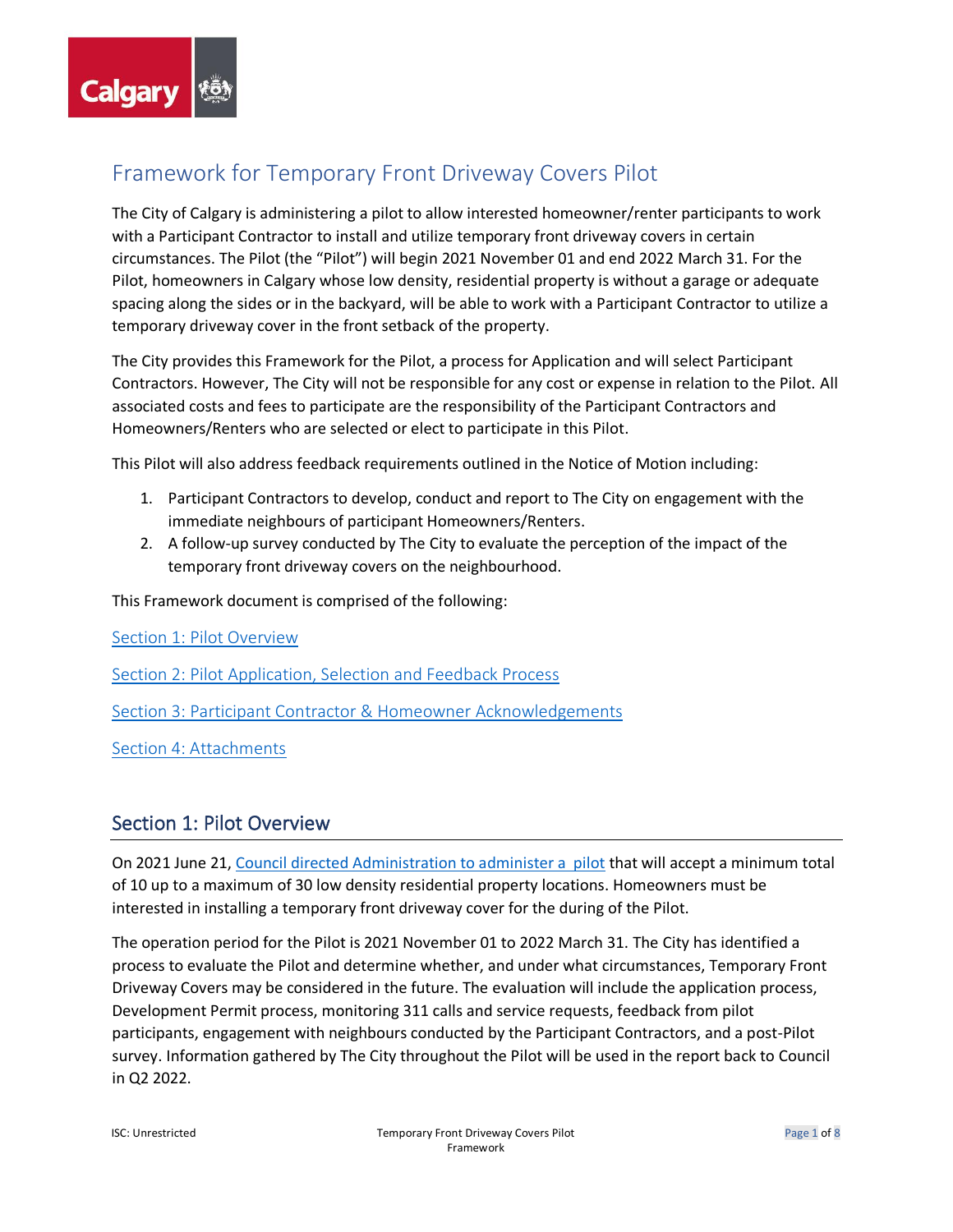

Parameters of the Pilot include:

- A minimum of 10 total and a maximum of 30 property locations are required for the Pilot to proceed.
- Property locations must meet these eligibility requirements:
	- $\circ$  Current designation and use of the property for low density residential use.
	- $\circ$  Property locations should be clustered in one (1) to three (3) neighbourhoods, ideally within the same Ward boundary and/or quadrant.
	- $\circ$  Temporary Front Driveway Covers will be installed on an existing legal driveway.
	- $\circ$  Such other parameters as the Development Authority may require, including those related to safety.
- Renters can participate if the Homeowner also provides authorization, acknowledgement and agreement to the terms of the Pilot by completing the release and waiver.
- Participant Contractors and Homeowners/Renters must be willing to agree to several requirements for participation in the Pilot, including:
	- o Acknowledgement and agreement to the Pilot terms.
	- o Signing a release/waiver.
	- $\circ$  Payment for all fees and costs associated with the Pilot and the Temporary Driveway Cover. Including but not limited to any costs related to informing potential Homeowner Participants and adjacent neighbours about the Pilot, and further engagement to gather feedback and report to The City.

# *Definitions*

In the Framework, defined terms are capitalized and have the following meanings:

"Applicant" means a person or legal entity that operates as a contractor and submits a completed Application form to The City to participate in the Pilot, both prior to and after submission of its Application to The City.

"Application" means the submission of the completed form that is required by an Applicant, along with the supporting documentation, for participation in the Pilot.

"Development Permit" as defined in The City's Land Use Bylaw 1P2007.

"Homeowner" means a person or legal entity who is the registered owner of a parcel of land within Calgary.

"Participant Contractor" means an Applicant selected by The City to participate in the Pilot.

"Pilot" means the Temporary Front Driveway Covers Pilot conducted from 2021 November 01 through 2022 March 31.

"SDAB" means the Subdivision and Development Appeal Board and has the same meaning as defined in The City's Land Use Bylaw 1P2007.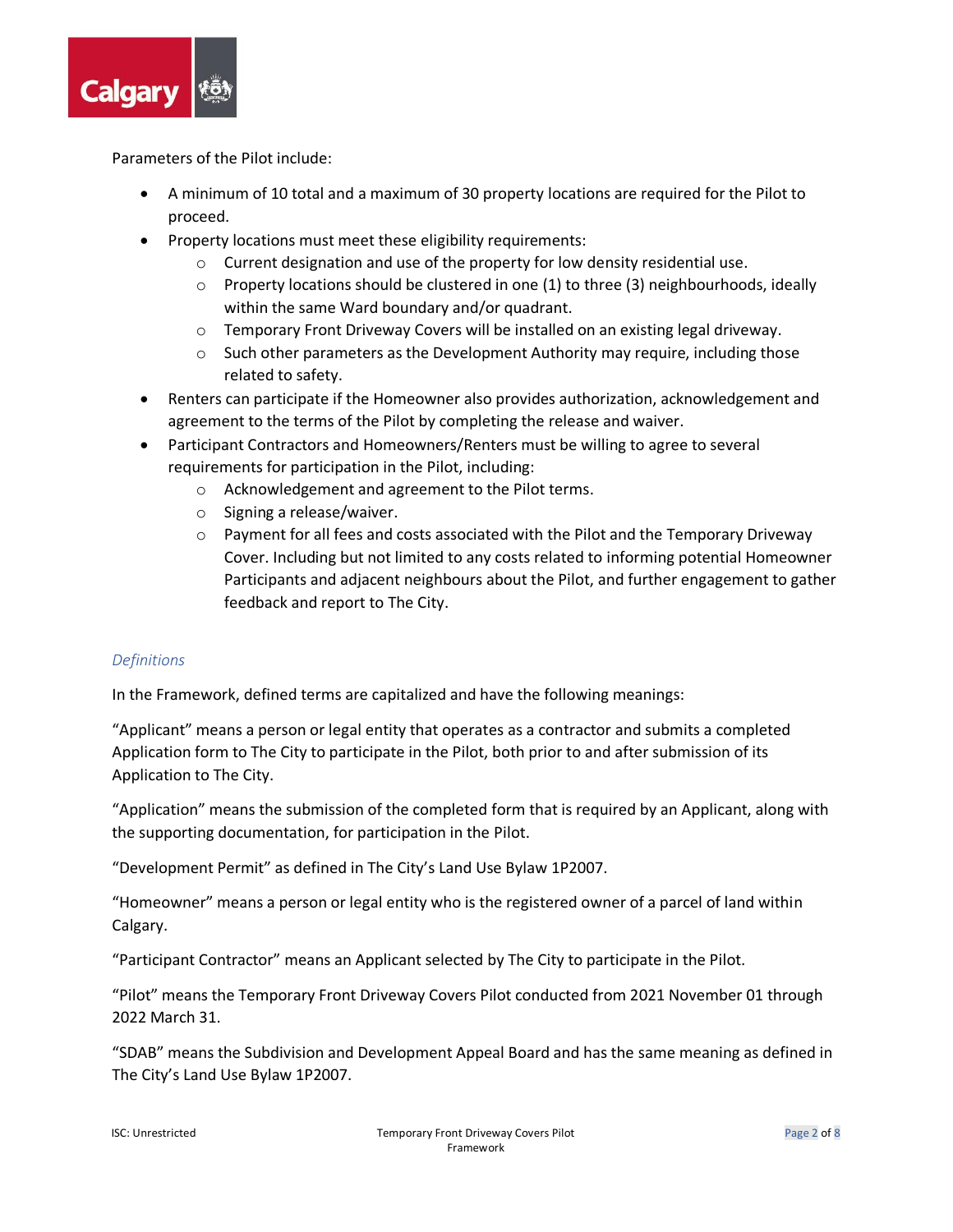

"Temporary Front Driveway Cover" is a portable outdoor structure or a portable covering designed to offer vehicle shelter that is appropriately and safely anchored. For the purpose of the Development Permit, this will be considered a Relaxation: Accessory Residential Building (temporary front driveway cover) - located in the actual front setback area of an existing driveway.

"The City" or "City" or "Calgary" means the municipal corporation of The City of Calgary pursuant to the *Municipal Government Act* RSA 2000 ch. M-26 or the geographic area of The City of Calgary, as the context requires.

# *[Back to top of document](#page-0-1)*

# <span id="page-2-0"></span>Section 2: Pilot Application, Selection and Feedback Process

Overview:

- Step 1: Interested contractors should complete and submit their Application and supporting documentation by the required application date of 11:59 pm MST on 2021 October 18.
- Step 2: The City will review all applications and ensure contractors meet all requirements. The City will select and notify up to a maximum of three (3) eligible Applicants as Participant Contractors for the Pilot.
- Step 3: Participant Contractors are required to secure eligible Homeowner Participants/Renters.
	- $\circ$  Participant Homeowners/Renters are required to provide a completed executed waiver and release in the form required by The City and attached as Appendix D to this Framework.
- Step 4: If a minimum total of 10 total property locations that meet eligibility requirements are secured, Participant Contractors are then required to apply for the required Development Permit, one (1) per household.
	- $\circ$  Note: if an appeal is filed with the SDAB, the Participant Contractor and/or Homeowner are responsible for addressing the appeal.
	- o At the point a Development Permit is applied for, plans will be posted online prior to a decision being rendered.
- Step 5: Participant Contractors are required to engage with the neighbours of the participant Homeowners/Renters to obtain their feedback and report this information to The City.

# *Step 1: Pilot Application*

Contractors who are interested in participating in the Pilot should complete and submit their Application Form in English, along with all supporting documentation listed below, by **11:59 pm MST on 2021 October 18** (the "**Application Date**")**.** Applications must be sent to The City by emailing [DrivewayPilot@calgary.ca.](mailto:DrivewayPilot@calgary.ca)

# **Eligibility Requirements for Participant Contractors:**

A. To be eligible for selection and participation in the Pilot, contractors must provide supporting documentation, evidencing that they meet and can continue to comply with the following requirements: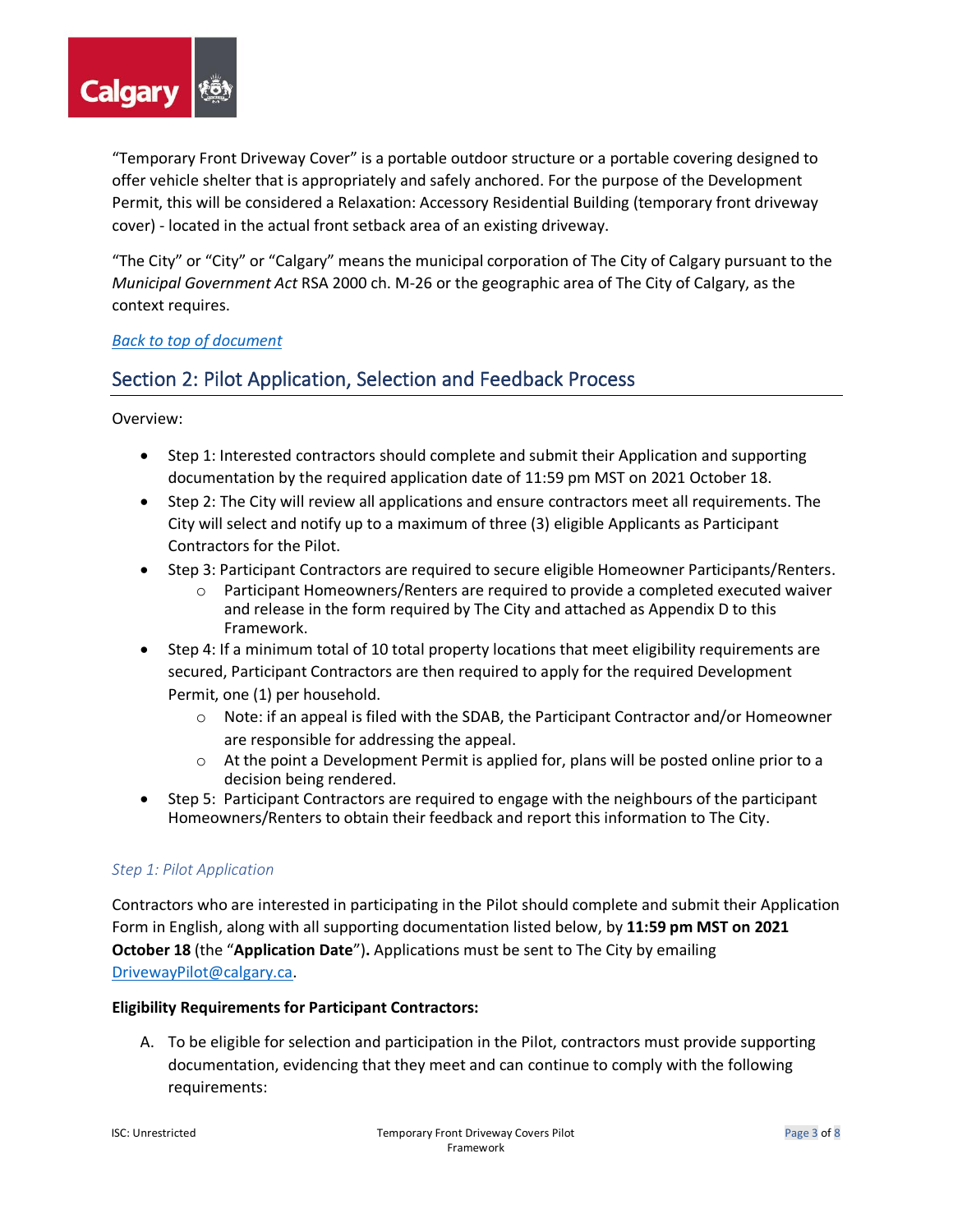

- 1. Insurance coverage acceptable to The City, as set out in Appendix B to this Framework.
- 2. Current and up to date WCB coverage, as evidenced by a WCB clearance letter.
- 3. Current COR/SECOR certification (or equivalent).
- 4. Valid City of Calgary Business License.
- 5. Proof of registration to carry on business in the Province of Alberta.
- B. Contractors must have a minimum of two (2) years of experience as a general contractor in a similar field. Experience can be demonstrated by submitting a general reference document that includes information about dates, client, and project details.
- C. Contractors must provide a fully executed waiver and release in the form found in Appendix C to this Framework.
- D. Contractors must provide their acknowledgment and agreement to the terms of the Framework and the Pilot as set out in Section 3A of this Framework document.
- E. Contractors must agree to comply with section 4 and 6.3 of The City of Calgary's Supplier Code [of Conduct Policy.](https://publicaccess.calgary.ca/lldm01/livelink.exe?func=ccpa.general&msgID=HTcATygyqyV&msgAction=Download)

#### *Step 2: Application Review & Selection*

Once the Application Date has passed, The City will review all Applications to ensure Applicants meet the requirements outlined above. The City intends to select up to a maximum of three (3) eligible Applicants as Participant Contractors for the Pilot.

Applications will be reviewed by The City to ensure that they are complete and meet all Contractor Requirements. An Applicant whose Application is determined by The City to be incorrect or incomplete will be given three (3) business days to rectify any deficiencies, starting on the date that The City provides notice to the Applicant. Applicants are responsible for ensuring that the contact information they provide to The City in the Application Form (Appendix A) is correct, up to date and will accept communication from The City.

At The City's discretion, The City may request additional information or clarification from an Applicant in respect of their Application to verify that the Applicant meets the Pilot requirements.

If The City receives more than three (3) Applications from Applicants who meet the mandatory requirements for participation in the Pilot, The City will randomly select three (3) Applicants to become Participant Contractors by randomly drawing three (3) Applicants from a pool of all Applicant names. In the event of a random drawing video documentation of the draw will be kept by The City.

If The City receives less than three (3) Applications from Applicants by the Application Date, who meet the requirements for participation in the Pilot, The City will continue to receive Applications at any time during the Pilot until either The City has selected three (3) Participant Contractors for the Pilot, or 30 Development Permits have been issued for participation in the Pilot, whichever occurs first.

The City may need to update or amend the Pilot details and requirements at any time. If this occurs, The City will provide notice to all Applicants, or to the Participant Contractors, to review the changes and determine if they still wish to participate in the Pilot.

The City will confirm with Participant Contractors if they are selected to participate in the Pilot via email.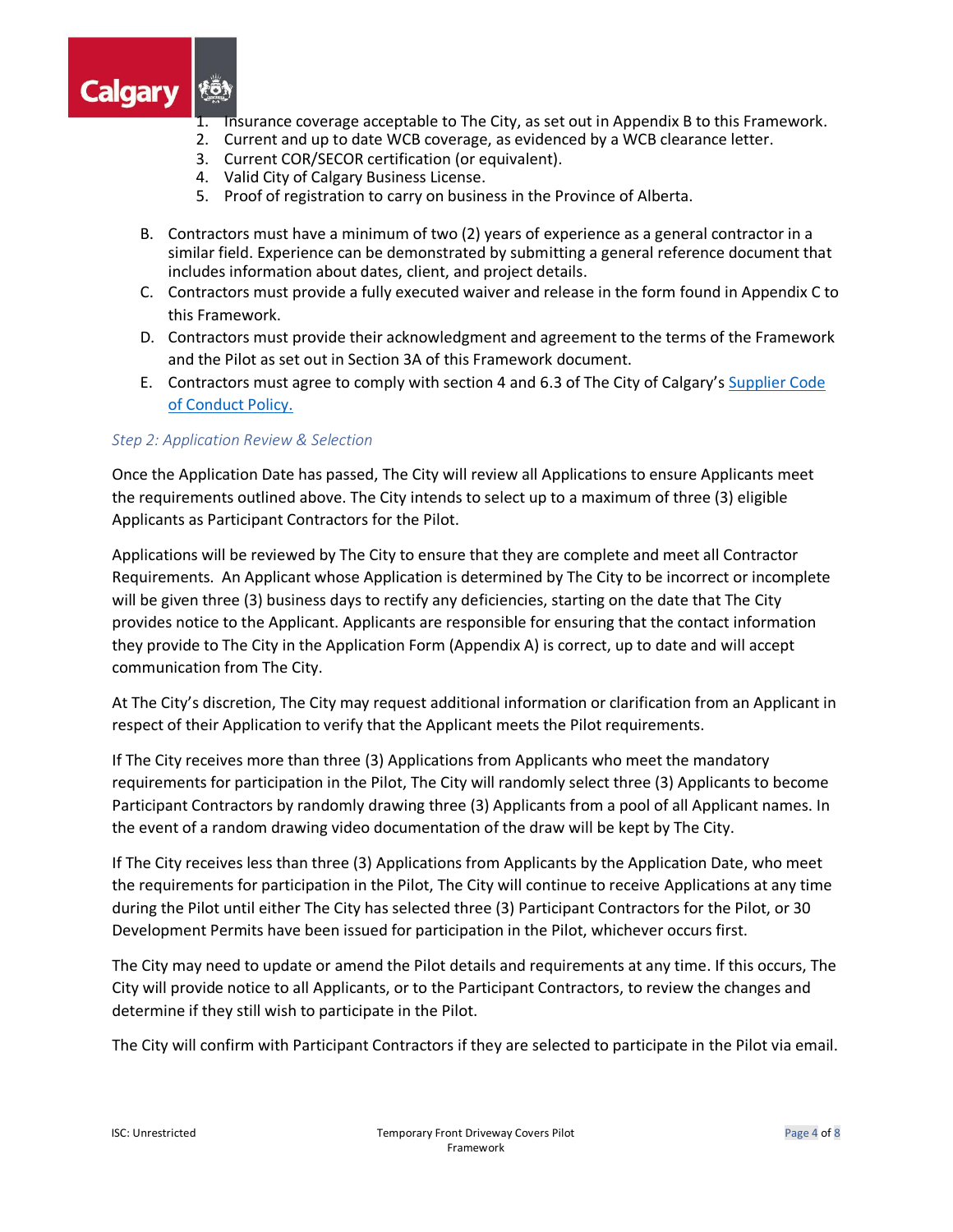

# *Step 3: Finding & Securing Eligible Homeowner Participants*

Participant Contractors are required to find interested Homeowners with eligible properties to participate in the Pilot. This will include but is not limited to, the Participant Contractor soliciting potential Homeowner participants and informing adjacent neighbours about the Pilot.

Prior to engaging in soliciting eligible Homeowner Participants and neighbours, Participant Contractors will be required to provide The City with:

- Details and/or a sample of information or handouts that will be used to inform and solicit Homeowner participants. This includes materials to inform adjacent neighbours of participation in the Pilot. The following information should be included at minimum:
	- o The Pilot program details and timeframe.
	- o Participant Contractor and Homeowner requirements and responsibilities.
	- $\circ$  Information about the Framework and the waiver that participating homeowners will need to sign.
	- $\circ$  Information about the terms of the agreement between the Participant Contractor and Homeowner, including payment terms.
	- o Costs to the Homeowner.

Homeowners/Renters are required to provide a fully executed release and waiver to be eligible to participate in the Pilot as a Homeowner/Renter. They must also provide confirmation of their acknowledgement and agreement to the terms of the Framework and the Pilot.

#### *Step 4: Development Permit Process*

If Participant Contractors are collectively able to secure a minimum of 10 eligible Homeowners/Renters, the Pilot will proceed. Participant Contractors can then apply for the required Development Permit for each property, and provide the following:

- Images and description of Temporary Driveway Covers that will be used in the Pilot upon applying for a Development Permit. This must include the following specification description:
	- a. Overall dimensions of the cover including assembled length (inches), width (inches), height (inches), weight (pounds) and coverage (square feet).
	- b. Product materials and colour.
	- c. Any other specification deemed relevant.
- The fee for Development Permits for proposed structures that do not meet all rules of Land Use Bylaw 1P2007 must be paid for each Development Permit application submitted.

Note: selection for the Pilot does not guarantee the issuance of any Development Permit and The City may refuse to issue a Development Permit for any reason, including:

- 1. If the Contractor or the Homeowner/Renter is unable or unwilling to agree to any of the terms and conditions of the Framework for the Temporary Driveway Covers Pilot.
- 2. If The City, for any other reason, believes the Contractor will be unable to provide safe and reliable service.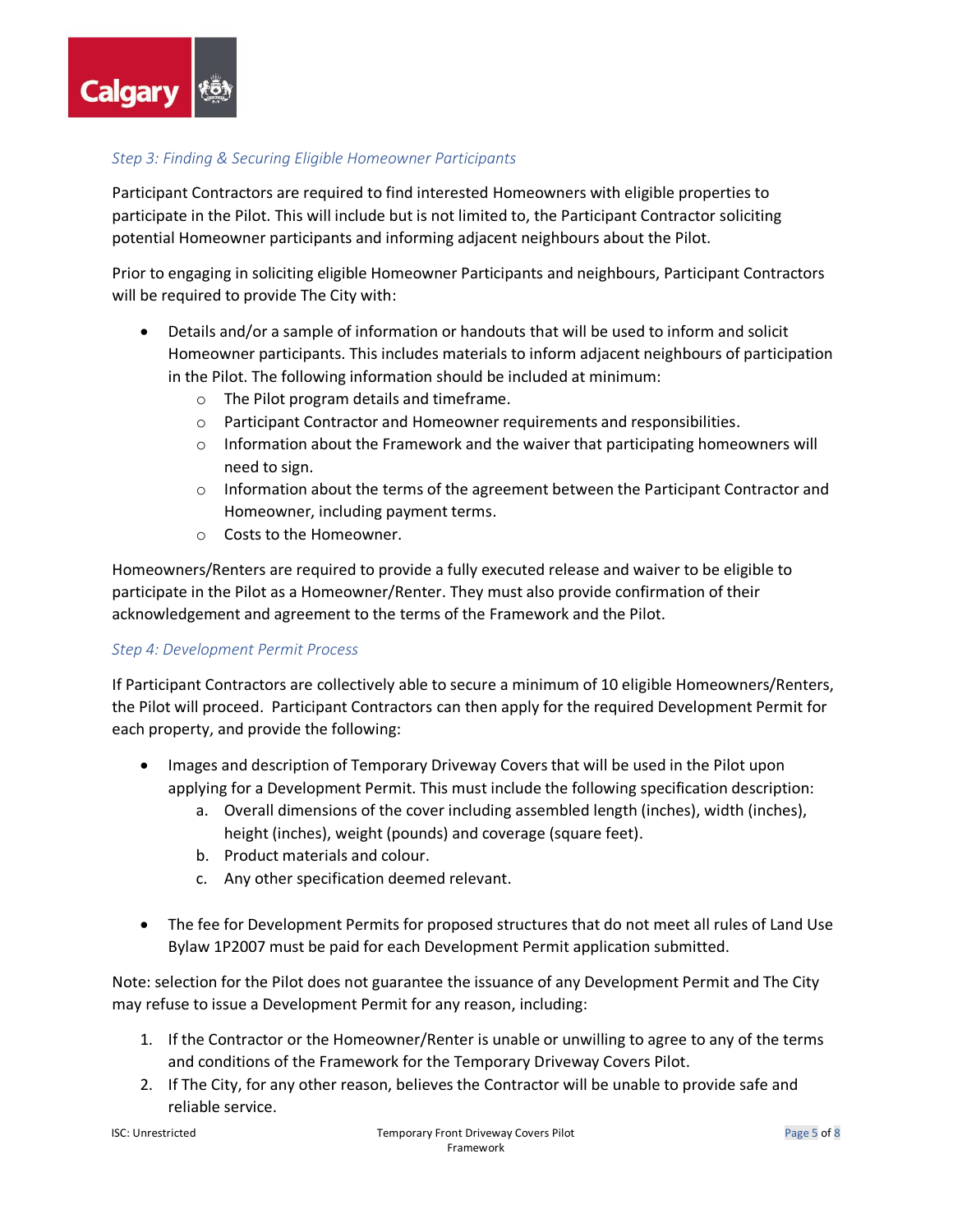

- 3. If the Pilot is not able to attract a minimum of ten (10) total participant locations.
- 4. If the location is not suitable for the installation of a Temporary Driveway Cover.

Issuance of a Development Permit may be the subject of an appeal to the SDAB. The City cannot guarantee any particular outcome of an SDAB appeal hearing.

### *Step 5: Neighbour Engagement*

Participant Contractors are required to develop, conduct, and report to The City on engagement with the adjacent neighbours of each participant Homeowners/Renter in the Pilot.

Prior to engaging with adjacent neighbours, Participant Contractors will be required to provide The City with:

- Details and/or a sample of information or any handouts that will be used to solicit potential Homeowner participants and adjacent neighbours and informing them about the Pilot. The following information should be included at minimum:
	- o The Pilot program details and timeframe.
	- o Participant Contractor and Homeowner requirements and responsibilities.
	- $\circ$  Information about the Framework and the waiver that participating homeowners will need to sign.
	- $\circ$  Information about the terms of the agreement between the Participant Contractor and Homeowner, including payment terms.
	- o Costs to the Homeowner.

Participant Contractors must include in the engagement materials any statements that The City may require and may be required to change questions at the discretion of The City.

#### *[Back to top of document](#page-0-1)*

# <span id="page-5-0"></span>Section 3: Participant Contractor & Participant Homeowner Acknowledgements

#### **A. Participant Contractor Acknowledgment of Pilot terms:**

To be eligible to participate in the Pilot, the Participant Contractor acknowledges and agrees that:

- 1. They must always have and maintain the insurance coverage and other requirements for participation in the Pilot listed found in Appendix B and Section 2 of this Framework.
- 2. They are responsible for all costs and expenses associated with their participation in this Pilot (including but not limited to cost of equipment, material, labour involved in the installation and dismantling of the Temporary Driveway Covers and remediation of any damage caused by the Temporary Driveway Covers, costs of Development Permit applications and any appeals, cost of insurance, cost of administration of any solicitation, survey or other feedback gathering and reporting requirements of The City).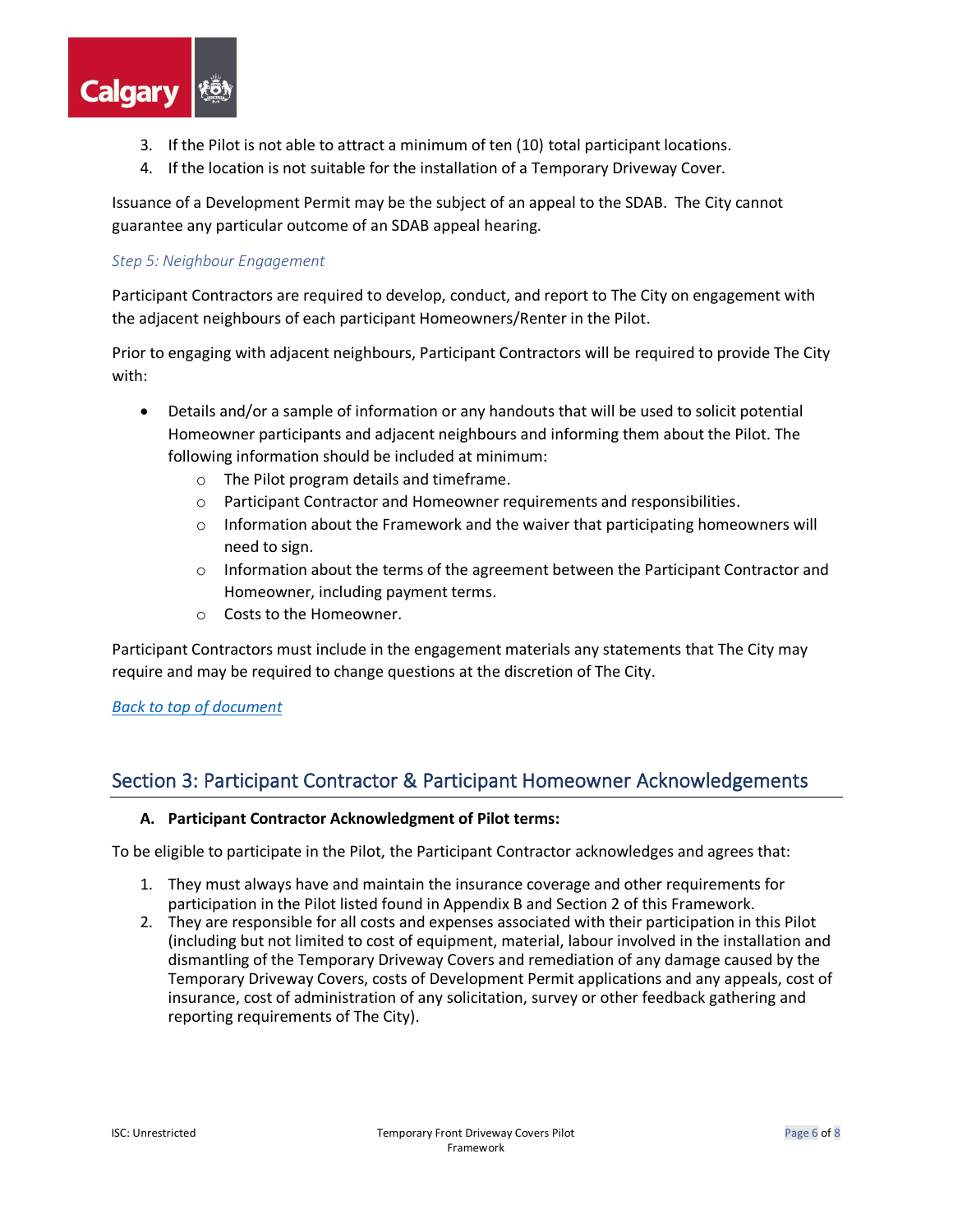

- 3. They are responsible for finding and making suitable commercial arrangements with interested Homeowners (and Renters, if applicable). The City will have no role in the arrangements respecting the performance of the work, supply of the Temporary Driveway cover/structure, payment, or any other terms of the arrangement. For further clarity, The City does not guarantee any work or payment.
- 4. They will comply with all applicable laws at all times.
- 5. The City cannot guarantee that a Development Permit will be successfully issued for any particular property.
- 6. The City cannot guarantee that a Development Permit will not be appealed to the SDAB and cannot guarantee the outcome of an SDAB appeal process. There is a risk that an approval can be appealed, and The City's decision overturned. If an appeal is filed with SDAB, the Participant Contractor and/or Homeowner are responsible for addressing the appeal.
- 7. Any Development Permit issued for a Temporary Driveway Cover location will be temporary and only valid until 31 March 2022, at which time new approval will be required for use to continue. The City makes no commitments as to whether the Pilot will result in longer term use of Temporary Driveway Covers, nor as to any parameters that longer-term use may be subject to, if allowed.
- 8. At the point a Development Permit is applied for, plans will be posted online prior to a decision being rendered.
- 9. They are responsible for obtaining from the Homeowner (and Renter, if applicable), a completely executed waiver and release in the form required by The City and included in Appendix D to this Framework.
- 10. They are responsible for obtaining from the Homeowner (and Renter, if applicable), acknowledgement and agreement to the terms of the Pilot as set out in Section 3B of this Framework.
- 11. The Application process will be governed by the terms and conditions of the Application, Pilot Framework, and attached documents, and that, among other things, such terms and conditions confirm that this Application process does not constitute a formal legally binding process, and that there will be no legal relationship or obligations created as a result except as expressly provided for.
- 12. They are required and will provide a completed and executed waiver and release in the form required by The City and attached at Appendix C to this Framework.
- 13. The City may need to update or amend the Pilot details and requirements at any time. Any changes will be communicated by The City to the Participant Contractor.
- 14. They will conduct the required engagement described in this Framework and will obtain feedback and report the same to The City.
- 15. They will participate in a follow-up survey to evaluate the perception of the impact of the temporary front driveway covers on the neighbourhood.
- 16. They will always comply with section 4 and 6.3 of The City of Calgary's Supplier Code of Conduct [Policy.](https://publicaccess.calgary.ca/lldm01/livelink.exe?func=ccpa.general&msgID=HTcATygyqyV&msgAction=Download)
- 17. Contractors must have a minimum of two (2) years of experience as a general contractor.
- 18. Contractors must provide their acknowledgment and agreement to the terms of the Framework and the Pilot as set out in Section 3A of this Framework.

*[Back to top of document](#page-0-1)*